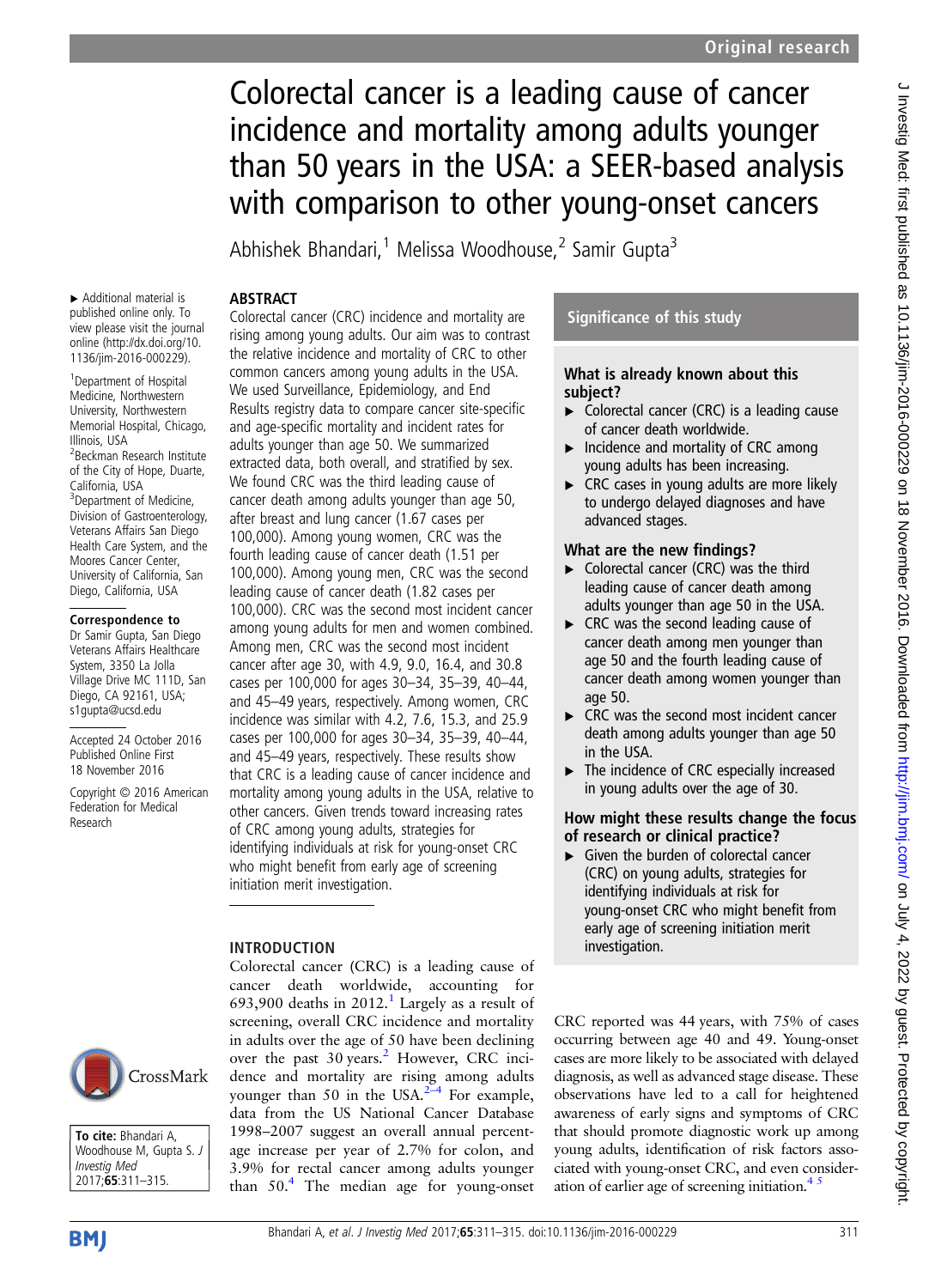However, assessment of public health priorities for screening research and interventions requires understanding absolute rates of CRC incidence and mortality, along with an assessment of CRC incidence and mortality relative to other cancer types. The aim of this study was to use population-based cancer registry data to contrast CRC incidence and mortality relative to other common cancers, overall, and by sex.

#### METHODS

We used the US Surveillance, Epidemiology, and End Results (SEER) registry to obtain CRC incidence and mortality data for the most common cancers among adults younger than 50 years, 2001–2010, using the SEER Cancer Query system. The US National Cancer Institute (NCI) oversees the SEER program, which collects and publishes cancer incidence and survival data from population-based cancer registries covering ∼28% of the US population.[6](#page-4-0) The SEER registry comprises data from SEER 18 database, which includes the following states and metropolitan areas: Atlanta, greater California, Connecticut, Detroit, greater Georgia, rural Georgia, Hawaii, Iowa, Kentucky, Los Angeles, Louisiana, New Jersey, New Mexico, San Francisco-Oakland, San Jose-Monterey, Seattle-Puget Sound, Utah, and the Alaska Native Tumor Registry.<sup>[6](#page-4-0)</sup>

There were two primary objectives of the study: first, we compared cancer site-specific mortality rates across cancer types. In order to achieve this, we obtained age-adjusted cancer mortality rates per 100,000 for common cancers affecting individuals aged 20–44 years (mortality data through age 49 were not readily available for analyses). Second, we compared cancer site-specific incident rates. To accomplish this, we extracted age-specific incidence per 100,000 for common cancers for individuals aged 20– 49 years. We used descriptive statistics to summarize data,

overall, and stratified by sex and cancer site (colon vs rectum); all analyses were performed using Microsoft Excel.

#### RESULTS

#### CRC mortality, relative to other cancer types among young adults

We found that CRC was the third leading cause of cancer death among young adults age 20–45 years, after breast and lung cancer, at 1.67 cases per 100,000 (figure 1). Among young women, CRC was the fourth leading cause of cancer death, at 1.51 per 100,000, behind breast, lung, and cervical cancer, respectively (fi[gure 2](#page-2-0)). For young men, CRC was the second leading cause of cancer death, at 1.82 cases per 100,000, second only to lung cancer (fi[gure 3\)](#page-2-0). When stratified by location (colon and rectum) as well as gender, rectal and in particular colon cancer remained common young-onset cancers (see online [supplementary](http://dx.doi.org/10.1136/jim-2016-000229) [appendix tables 1](http://dx.doi.org/10.1136/jim-2016-000229)–3).

#### CRC incidence, relative to other cancer types among young adults

We found that CRC was the second most incident cancer among young adults for men and women combined (fi[gure 4\)](#page-3-0). Among young men, CRC became the second most incident cancer after age 30, with 4.9, 9.0, 16.4, and 30.8 cases per 100,000 for ages 30–34, 35–39, 40–44, and 45–49 years, respectively (fi[gure 5\)](#page-3-0). Among young women, CRC incidence patterns were similar to young men after age 30, with 4.2, 7.6, 15.3, and 25.9 cases per 100,000 for ages 30–34, 35–39, 40–44, and 45–49 years, respectively (fi[gure 6\)](#page-4-0). Notably, among young women, CRC incidence was dwarfed by breast cancer incidence overall, and less distinct from other cancers when compared with that seen in young men. When stratified by location (colon and



Figure 1 Age-adjusted mortality for the 10 most common cancers among young men and women combined, age 20–44 years, SEER 2001–2010.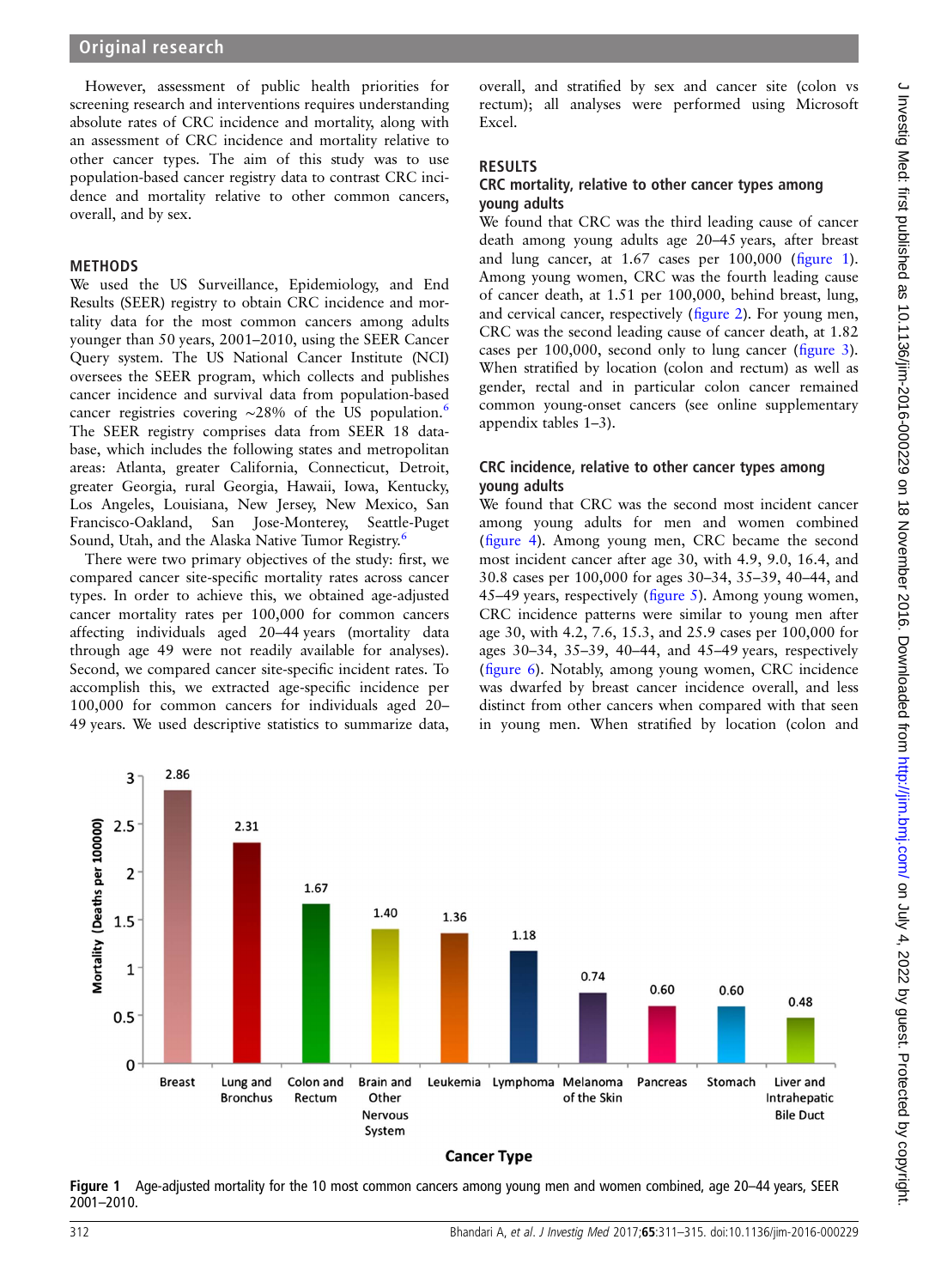<span id="page-2-0"></span>

Figure 2 Age-adjusted mortality of the 10 most common cancers among young women, age 20–44 years, SEER 2001–2010.



Figure 3 Age-adjusted mortality of the 10 most common cancers among young men, age 20–44 years, SEER 2001–2010.

rectum) as well as gender, rectal as well as colon cancer remained common contributors to young-onset cancer incidence (see online [supplementary appendix tables 4](http://dx.doi.org/10.1136/jim-2016-000229)–6).

### **DISCUSSION**

As is true among individuals age 50 and older, we found CRC was a leading cause of cancer incidence and mortality, relative to other cancers in the USA. CRC is unique among common cancers affecting young adults, in that there exist a number of effective (fecal immunochemical testing, colonoscopy, sigmoidoscopy) and emerging (CT colonography, multitarget stool DNA testing) screening tests available that could be considered for implementation. Taken together with knowledge of the rising rate of CRC among young adults, observed higher stage of presentation associated with young-onset disease, and availability of proven and emerging screening tests for CRC, we believe these observations support a call to action for policymakers, public health officials, clinicians, and researchers to develop and support initiatives to identify individuals younger than age 50 for CRC screening. While we agree that heightened attention to potential signs and symptoms of CRC (such as rectal bleeding or iron deficiency anemia), and implementation of family-history-based guidelines for screening is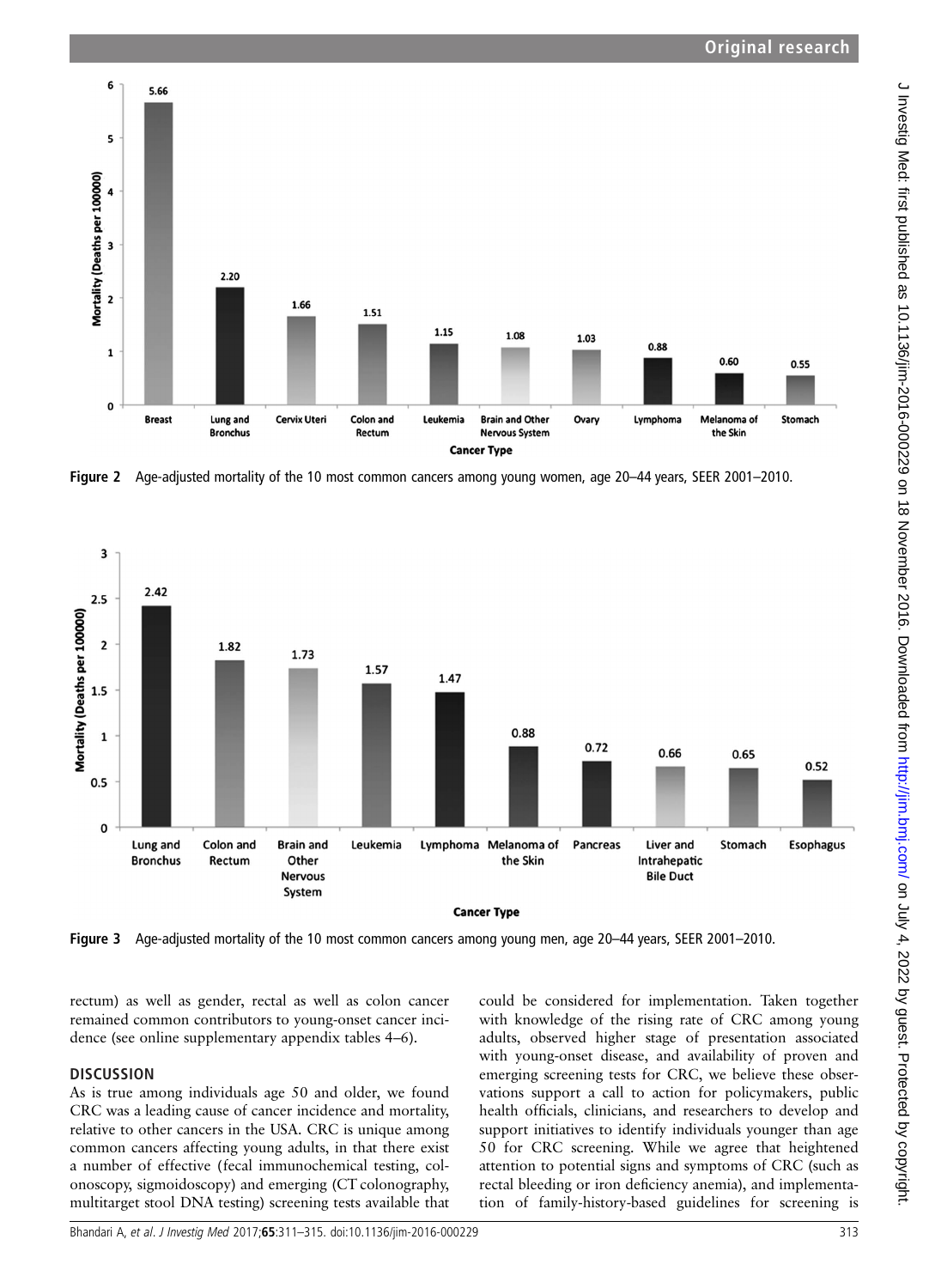<span id="page-3-0"></span>

Figure 4 Age-specific incidence of the five most common cancers among young men and women combined, age 20–49, SEER 2001– 2010.



Figure 5 Age-specific incidence of the five most common cancers in young men age 20–49 years, SEER 2001–2010.

prudent as recommended by others, $5$  we believe reducing morbidity and mortality from young-onset CRC will require a more focused effort toward identifying individuals who will benefit from systematic screening. This is because individuals with signs/symptoms of CRC are already more likely to have advanced stage disease<sup>[7](#page-4-0)</sup> and it is likely that only a minority of young-onset CRC cases

have an inherited CRC syndrome or would be identified by family history alone.<sup>[8](#page-4-0)</sup> Additionally, more epidemiologic work is needed to determine whether increasing rates of young-onset CRC are being observed in other countries around the world.

Given available screening technologies, population screening for individuals younger than age 50 is unlikely to